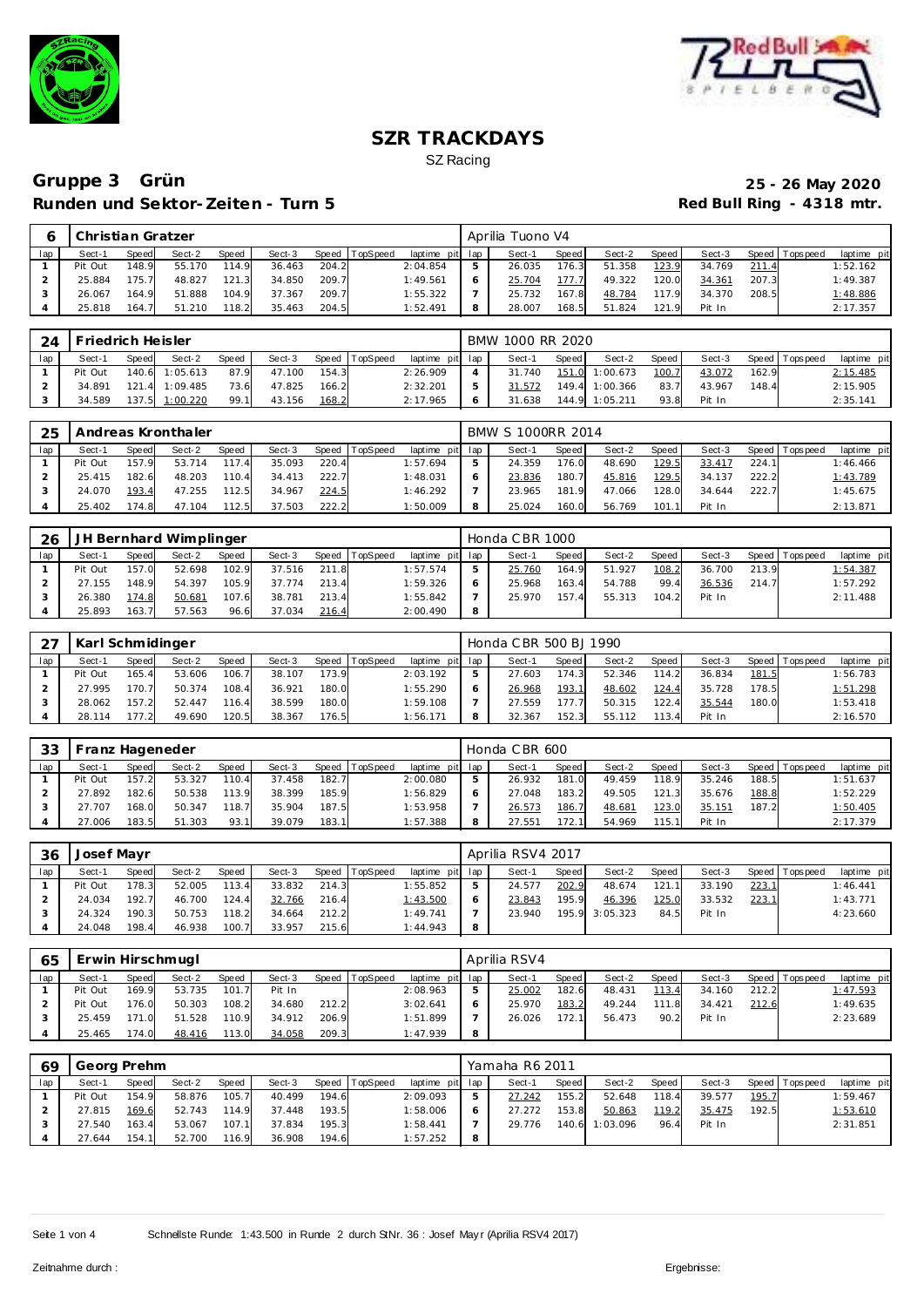



| 75  |          |       | JH Andreas Pichler |       |        |       |                |             |     | Aprilia Mile |              |        |       |        |       |                   |             |
|-----|----------|-------|--------------------|-------|--------|-------|----------------|-------------|-----|--------------|--------------|--------|-------|--------|-------|-------------------|-------------|
| lap | $Sect-1$ | Speed | Sect-2             | Speed | Sect-3 |       | Speed TopSpeed | laptime pit | lap | Sect-1       | <b>Speed</b> | Sect-2 | Speed | Sect-3 |       | Speed   Tops peed | laptime pit |
|     | Pit Out  | 147.5 | 58.470             | 94.6  | 40.549 | 198.5 |                | 2:07.314    | 5   | 26.618       | 176.3        | 54.003 | 98.7  | 38.778 | 199.3 |                   | 1:59.399    |
|     | 29.435   | 126.4 | 57.709             | 100.7 | 38.921 | 199.3 |                | 2:06.065    | 6   | 26.875       | 173.7        | 53.836 | 102.5 | 38.487 | 198.5 |                   | 1:59.198    |
|     | 27.162   | 157.0 | 54.896             | 96.9  | 40.008 | 194.6 |                | 2:02.066    |     | 27.801       | 170.7        | 59.004 | 87.1  | Pit In |       |                   | 2:19.061    |
|     | 27.604   | 169.3 | 54.387             | 102.9 | 38.471 | 197.4 |                | 2:00.462    | 8   |              |              |        |       |        |       |                   |             |

| 79  | Josef Tagwercher |              |        |       |        |       |                |                 |          | Yamaha R6 |       |        |       |        |       |                 |             |
|-----|------------------|--------------|--------|-------|--------|-------|----------------|-----------------|----------|-----------|-------|--------|-------|--------|-------|-----------------|-------------|
| lap | Sect-1           | <b>Speed</b> | Sect-2 | Speed | Sect-3 |       | Speed TopSpeed | laptime pit lap |          | Sect-1    | Speed | Sect-2 | Speed | Sect-3 |       | Speed Tops peed | laptime pit |
|     | Pit Out          | 160.0        | 53.509 | 112.0 | 37.103 | 192.2 |                | 2:01.667        |          | 25.706    | 191.3 | 48.375 | 119.2 | 35.565 | 200.4 |                 | 1:49.646    |
|     | 26.606           | 170.1        | 53.659 | 101.7 | 37.675 | 197.8 |                | 1:57.940        |          | 25.825    | 181.3 | 50.929 | 120.3 | 35.259 | 197.1 |                 | 1:52.013    |
|     | 27.245           | 160.3        | 50.390 | 113.9 | 36.356 | 196.7 |                | 1:53.991        |          | 26.844    | 182.3 | 49.221 | 113.9 | Pit In |       |                 | 2:13.125    |
|     | 26.769           | 170.7        | 51.267 | 117.6 | 34.786 | 198.9 |                | 1:52.822        | $\Omega$ |           |       |        |       |        |       |                 |             |

| 84  |         | í homas Ritzer |        |       |        |       |                |                 | Aprilia RSV4 2015 |         |        |       |        |                |             |
|-----|---------|----------------|--------|-------|--------|-------|----------------|-----------------|-------------------|---------|--------|-------|--------|----------------|-------------|
| lap | Sect-1  | Speed          | Sect-2 | Speed | Sect-3 |       | Speed TopSpeed | laptime pit lap | Sect-1            | Speed I | Sect-2 | Speed | Sect-3 | Speed Topspeed | laptime pit |
|     | Pit Out | 148.1          | 58.213 | 80.8  | 37.908 | 206.9 |                | 2:04.679        | 26.314            | 158.8   | 51.455 | 104.9 | Pit In |                | 2:05.656    |
|     | 28.023  | 162.2          | 52.497 | 99.3  | 39.217 | 206.9 |                | 1:59.737        |                   |         |        |       |        |                |             |

| 85  | JH Berthold Mayr |       |                  |       |        |       |                |                 |         | Yamaha FZ8 |       |                |       |        |       |                |             |
|-----|------------------|-------|------------------|-------|--------|-------|----------------|-----------------|---------|------------|-------|----------------|-------|--------|-------|----------------|-------------|
| lap | Sect-1           | Speed | Sect-2           | Speed | Sect-3 |       | Speed TopSpeed | laptime pit lap |         | Sect-1     | Speed | Sect-2         | Speed | Sect-3 |       | Speed Topspeed | laptime pit |
|     | Pit Out          | 131.1 | 59.528           | 105.3 | 42.207 | 171.4 |                | 2:11.082        |         | 31.477     | 140.9 | 59.484         | 97.8  | 42.925 | 167.7 |                | 2:13.886    |
|     | 32.452           |       | 125.8 1:07.701   | 78.8  | 47.404 | 166.4 |                | 2:27.557        |         | 31.581     |       | 141.7 1:00.579 | 95.7  | 43.345 | 165.1 |                | 2:15.505    |
|     | 34.718           |       | $122.3$ 1:00.400 | 96.4  | 43.346 | 161.2 |                | 2:18.464        | $\circ$ | 31.415     |       | 145.3 1:06.427 | 99.8  | Pit In |       |                | 2:36.481    |

| O <sub>1</sub> | JH Stefan Reiter |       |        |       |        |       |                |                 |   | Triumph 675 |        |          |       |        |       |                   |             |
|----------------|------------------|-------|--------|-------|--------|-------|----------------|-----------------|---|-------------|--------|----------|-------|--------|-------|-------------------|-------------|
| lap            | Sect-1           | Speed | Sect-2 | Speed | Sect-3 |       | Speed TopSpeed | laptime pit lap |   | Sect-1      | Speed  | Sect-2   | Speed | Sect-3 |       | Speed   Tops peed | laptime pit |
|                | Pit Out          | 161.5 | 57.314 | 84.2  | 43.001 | 197.1 |                | 2:09.455        |   | 28.497      | 156.51 | 58.465   | 90.2  | 45.525 | 186.9 |                   | 2:12.487    |
|                | 29.225           | 145.9 | 58.836 | 94.1  | 40.605 | 198.2 |                | 2:08.666        | 5 | 28.229      | 163.4  | 56.010   | 101.5 | 39.569 | 200.4 |                   | 2:03.808    |
|                | 28.950           | 153.0 | 58.892 | 96.3  | 40.704 | 200.7 |                | 2:08.546        | 6 | 28.313      | 162.4  | 1:05.918 | 89.4  | Pit In |       |                   | 2:26.371    |

| 92  | Alexander Seiler |       |        |       |        |       |                |                 |   | GSX-R 1000 2018 |       |        |       |        |       |                |             |
|-----|------------------|-------|--------|-------|--------|-------|----------------|-----------------|---|-----------------|-------|--------|-------|--------|-------|----------------|-------------|
| lap | Sect-1           | Speed | Sect-2 | Speed | Sect-3 |       | Speed TopSpeed | laptime pit lap |   | Sect-1          | Speed | Sect-2 | Speed | Sect-3 |       | Speed Topspeed | laptime pit |
|     | Pit Out          | 149.4 | 59.165 | 106.1 | 37.116 | 209.3 |                | 2:04.480        | 4 | 25.413          | 192.4 | 50.643 | 110.4 | 35.424 | 213.4 |                | 1:51.480    |
|     | 26.171           | 152.3 | 53.660 | 111.6 | 36.569 | 212.2 |                | 1:56.400        | 5 | 25.325          | 175.1 | 50.987 | 108.0 | Pit In |       |                | 2:07.688    |
|     | 25.869           | 169.9 | 50.973 | 108.9 | 35.119 | 210.9 |                | 1:51.961        | 6 |                 |       |        |       |        |       |                |             |

| 96  | Jürgen Krainer |       |        |       |        |       |                |                 |         | Honda CBR 1000RR |                    |        |       |        |       |                 |             |
|-----|----------------|-------|--------|-------|--------|-------|----------------|-----------------|---------|------------------|--------------------|--------|-------|--------|-------|-----------------|-------------|
| lap | Sect-1         | Speed | Sect-2 | Speed | Sect-3 |       | Speed TopSpeed | laptime pit lap |         | Sect-1           | Speed              | Sect-2 | Speed | Sect-3 |       | Speed Tops peed | laptime pit |
|     | Pit Out        | 132.9 | 56.203 | 98.5  | 36.729 | 209.3 |                | 1:59.483        | ь       | 25.513           | 187.7 <sub>1</sub> | 49.345 | 113.4 | 35.239 | 215.1 |                 | 1:50.097    |
|     | 25.192         | 190.0 | 49.454 | 113.4 | 35.921 | 214.7 |                | 1:50.567        | $\circ$ | 25.475           | 167.2              | 50.053 | 110.7 | 35.371 | 216.4 |                 | 1:50.899    |
|     | 27.356         | 176.3 | 50.275 | 107.6 | 35.623 | 213.4 |                | 1:53.254        |         | 25.896           | 168.5              | 55.550 | 94.9  | Pit In |       |                 | 2:21.905    |
|     | 25.956         | 186.7 | 49.423 | 113.4 | 35.093 | 215.1 |                | 1:50.472        | -8      |                  |                    |        |       |        |       |                 |             |

| 112 | Tobias Fauland |              |                |              |        |       |          |                 |   | Suzuki GSX-R 600 |       |          |       |        |       |                |             |
|-----|----------------|--------------|----------------|--------------|--------|-------|----------|-----------------|---|------------------|-------|----------|-------|--------|-------|----------------|-------------|
| lap | Sect-1         | <b>Speed</b> | Sect-2         | <b>Speed</b> | Sect-3 | Speed | TopSpeed | laptime pit lap |   | Sect-1           | Speed | Sect-2   | Speed | Sect-3 |       | Speed Topspeed | laptime pit |
|     | Pit Out        |              | 136.6 1:07.828 | 87.5         | 47.339 | 148.4 |          | 2:30.937        |   | 30.110           | 152.5 | 1:00.552 | 92.0  | 41.614 | 187.8 |                | 2:12.276    |
|     | 34.843         | 122.2        | 1:08.211       | 77.8         | 52.582 | 145.9 |          | 2:35.636        | ь | 29.336           | 157.0 | 58.940   | 92.8  | 39.984 | 187.8 |                | 2:08.260    |
|     | 33.299         | 121.2        | 1:03.590       | 93.1         | 41.422 | 185.9 |          | 2:18.311        |   | 29.175           | 154.7 | 1:36.882 | 97.5  | Pit In |       |                | 3:05.665    |

| 194 | Franz Schreder |              |        |              |        |       |                 |             |     | Aprilia RSV4 2014 |               |        |       |        |       |                 |             |
|-----|----------------|--------------|--------|--------------|--------|-------|-----------------|-------------|-----|-------------------|---------------|--------|-------|--------|-------|-----------------|-------------|
| lap | Sect-1         | <b>Speed</b> | Sect-2 | <b>Speed</b> | Sect-3 | Speed | <b>TopSpeed</b> | laptime pit | lap | Sect-1            | Speed         | Sect-2 | Speed | Sect-3 |       | Speed Tops peed | laptime pit |
|     | Pit Out        | 162.9        | 52.363 | 110.0        | 36.580 | 212.2 |                 | 1:57.928    | ь   | 25.392            | 169.3         | 49.394 | 122.2 | 34.503 | 216.4 |                 | 1:49.289    |
|     | 24.610         | 188.7        | 48.238 | 121          | 34.579 | 215.1 |                 | 1:47.427    |     | 24.699            | 185.7         | 47.900 | 116.4 | 33.901 | 216.4 |                 | 1:46.500    |
|     | 24.808         | 187.7        | 47.534 | 112.3        | 36.082 | 214.7 |                 | 1:48.424    |     | 24.297            | 192.7         | 46.922 | 120.5 | 33.854 | 216.4 |                 | 1:45.073    |
|     | 25.605         | 181.0        | 48.649 | 124.7        | 35.794 | 212.2 |                 | 1:50.048    | 8   | 24.241            | <u> 193. </u> | 56.614 | 87.2  | Pit In |       |                 | 2:17.951    |

| 259 |         |       | Patrick Haumtratz |       |        |       |                |                 | Suzuki GSXR 1000 2003 |       |                |         |        |       |                   |             |
|-----|---------|-------|-------------------|-------|--------|-------|----------------|-----------------|-----------------------|-------|----------------|---------|--------|-------|-------------------|-------------|
| lap | Sect-1  | Speed | Sect-2            | Speed | Sect-3 |       | Speed TopSpeed | laptime pit lap | Sect-1                | Speed | Sect-2         | Speed I | Sect-3 |       | Speed   Tops peed | laptime pit |
|     | Pit Out | 157.9 | 57.104            | 103.3 | 39.431 | 202.2 |                | 2:02.519        | 25.696                | 172.3 | 49.726         | 108.4   | 37.630 | 187.5 |                   | 1:53.052    |
|     | 29.902  | 125.8 | 54.619            | 107.8 | 36.851 | 203.4 |                | 2:01.372        | 26.314                | 164.7 | 52.291         | 100.7   | 41.254 | 204.9 |                   | 1:59.859    |
|     | 26.281  | 160.3 | 51.773            | 108.2 | 35.905 | 207.3 |                | 1:53.959        | 25.592                |       | 165.9 1:04.114 | 95.6    | Pit In |       |                   | 2:23.623    |
|     | 25.696  | 175.4 | 50.183            | 110.2 | 35.771 | 206.9 |                | 1:51.650        |                       |       |                |         |        |       |                   |             |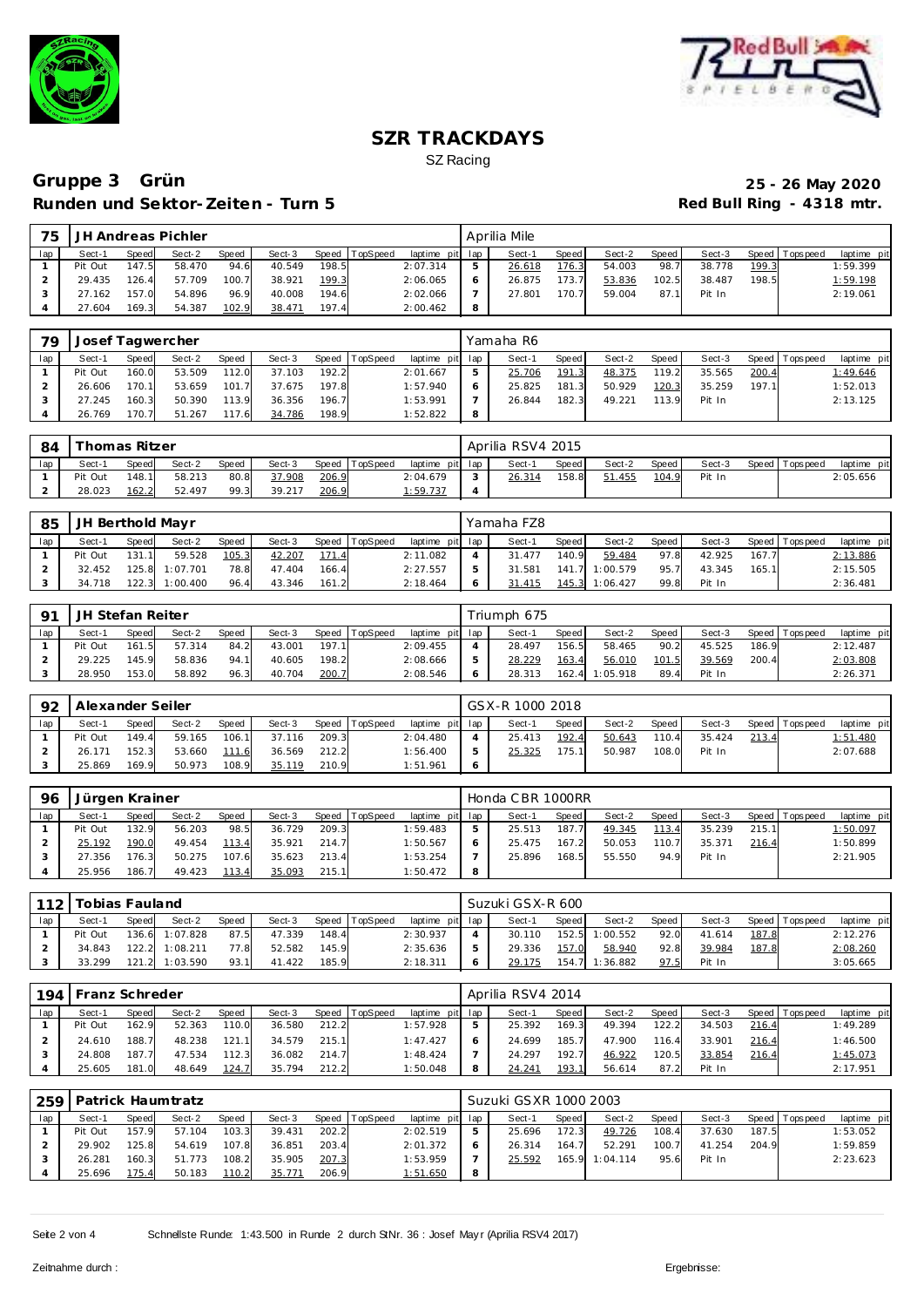



|     |         |              | 295   JH Andreas Frauscher |       |        |       |                |                 |   | Honda CBR 1000 |         |        |       |        |       |                 |             |
|-----|---------|--------------|----------------------------|-------|--------|-------|----------------|-----------------|---|----------------|---------|--------|-------|--------|-------|-----------------|-------------|
| lap | Sect-1  | <b>Speed</b> | Sect-2                     | Speed | Sect-3 |       | Speed TopSpeed | laptime pit lap |   | Sect-1         | Speed I | Sect-2 | Speed | Sect-3 |       | Speed Tops peed | laptime pit |
|     | Pit Out | 152.3        | 57.625                     | 92.6  | 39.329 | 198.2 |                | 2:04.273        |   | 28.287         | 148.7   | 52.756 | 112.0 | 38.858 | 203.4 |                 | 1:59.901    |
|     | 28.502  | 142.4        | 54.754                     | 106.3 | 39.017 | 191.2 |                | 2:02.273        |   | 27.518         | 161.7   | 52.676 | 108.4 | 38.890 | 192.5 |                 | 1:59.084    |
|     | 28.127  | 144.7        | 53.758                     | 111.1 | 39.110 | 202.6 |                | 2:00.995        | 6 | 29.228         | 137.9   | 57.194 | 99.1  | Pit In |       |                 | 2:21.986    |

|     | 393   William Fury |       |          |       |        |       |                |                 |   | CBR 600 RR 2006 |       |          |       |        |       |                 |             |
|-----|--------------------|-------|----------|-------|--------|-------|----------------|-----------------|---|-----------------|-------|----------|-------|--------|-------|-----------------|-------------|
| lap | Sect-1             | Speed | Sect-2   | Speed | Sect-3 |       | Speed TopSpeed | laptime pit lap |   | Sect-1          | Speed | Sect-2   | Speed | Sect-3 |       | Speed Tops peed | laptime pit |
|     | Pit Out            | 115.4 | 1:02.220 | 93.3  | 41.667 | 184.0 |                | 2:18.463        | 5 | 27.651          | 170.4 | 53.336   | 97.8  | 39.973 | 186.9 |                 | 2:00.960    |
|     | 28.934             | 176.9 | 55.552   | 99.8  | 39.985 | 182.4 |                | 2:04.471        | 6 | 28.278          | 169.9 | 54.113   | 94.7  | 38.362 | 186.5 |                 | 2:00.753    |
|     | 28.649             | 167.0 | 54.370   | 97.3  | 39.610 | 184.9 |                | 2:02.629        |   | 34.727          | 134.9 | 1:02.304 | 94.6  | Pit In |       |                 | 2:37.855    |
|     | 28.790             | 173.2 | 53.932   | 100.6 | 38.956 | 186.2 |                | 2:01.678        | 8 |                 |       |          |       |        |       |                 |             |

| 486 | Josef Ratzinger |       |                |       |        |       |                |                 | Kawasaki ZX6R 2003 |       |                |       |        |       |                |             |
|-----|-----------------|-------|----------------|-------|--------|-------|----------------|-----------------|--------------------|-------|----------------|-------|--------|-------|----------------|-------------|
| lap | Sect-1          | Speed | Sect-2         | Speed | Sect-3 |       | Speed TopSpeed | laptime pit lap | Sect-1             | Speed | Sect-2         | Speed | Sect-3 |       | Speed Topspeed | laptime pit |
|     | Pit Out         |       | 122.2 1:01.269 | 99.8  | 41.029 | 195.3 |                | 2:11.549        | 29.325             | 145.9 | 57.603         | 102.3 | 42.488 | 187.2 |                | 2:09.416    |
|     | 30.605          | 134.1 | 58.320         | 100.0 | 40.654 | 200.0 |                | 2:09.579        | 30.611             |       | 142.2 1:07.608 | 90.3  | Pit In |       |                | 2:37.673    |
|     | 28.870          | 143.6 | 58.710         | 94.2  | 46.466 | 187.2 |                | 2:14.046        |                    |       |                |       |        |       |                |             |

| 647 | Wilfried Bucher |       |        |       |        |       |                |                 |   | Aprilia RSV4 2015 |       |        |         |        |       |                   |             |
|-----|-----------------|-------|--------|-------|--------|-------|----------------|-----------------|---|-------------------|-------|--------|---------|--------|-------|-------------------|-------------|
| lap | Sect-1          | Speed | Sect-2 | Speed | Sect-3 |       | Speed TopSpeed | laptime pit lap |   | Sect-1            | Speed | Sect-2 | Speed I | Sect-3 |       | Speed   Tops peed | laptime pit |
|     | Pit Out         | 150.6 | 49.563 | 120.0 | 34.379 | 219.1 |                | 1:50.359        |   | 24.466            | 187.3 | 46.502 | 129.5   | 39.564 | 217.7 |                   | 1:50.532    |
|     | 25.413          | 145.9 | 54.758 | 115.1 | 34.828 | 217.3 |                | 1:54.999        |   | 25.005            | 158.4 | 49.690 | 119.7   | 34.023 | 218.6 |                   | 1:48.718    |
|     | 24.980          | 160.3 | 50.494 | 111.3 | 34.865 | 218.2 |                | 1:50.339        |   | 25.760            | 184.4 | 48.845 | 117.6   | Pit In |       |                   | 2:10.524    |
|     | 24.308          | 192.0 | 47.663 | 122.2 | 33.350 | 219.5 |                | 1:45.321        | 8 |                   |       |        |         |        |       |                   |             |

| 706 | Ewald Thallinger |              |        |       |        |       |                 |                 |   | Honda CBR 1000 SC 59 |       |        |       |        |       |                |             |
|-----|------------------|--------------|--------|-------|--------|-------|-----------------|-----------------|---|----------------------|-------|--------|-------|--------|-------|----------------|-------------|
| lap | Sect-1           | <b>Speed</b> | Sect-2 | Speed | Sect-3 | Speed | <b>TopSpeed</b> | laptime pit lap |   | Sect-1               | Speed | Sect-2 | Speed | Sect-3 |       | Speed Topspeed | laptime pit |
|     | Pit Out          | 148.5        | 54.020 | 117.4 | 37.179 | 202.2 |                 | 1:58.504        | 5 | 26.527               | 182.3 | 49.053 | 120.3 | 36.074 | 210.1 |                | 1:51.654    |
|     | 26.324           | 186.4        | 49.672 | 114.2 | 35.517 | 207.7 |                 | 1:51.513        |   | 25.088               | 182.6 | 47.580 | 118.9 | 36.127 | 204.5 |                | 1:48.795    |
|     | 25.022           | 171.5        | 49.360 | 128.6 | 35.214 | 208.5 |                 | 1:49.596        |   | 25.213               | 188.0 | 47.573 | 134.0 | 34.027 | 206.1 |                | 1:46.813    |
|     | 25.541           | 192.0        | 49.173 | 125.9 | 35.634 | 204.2 |                 | 1:50.348        | 8 | 26.056               | 175.4 | 49.607 | 120.0 | Pit In |       |                | 2:12.763    |

| 923 | Klaus Hufnagel |       |        |       |        | Suzuki GSXR 1000 2017 |          |                 |   |        |       |        |         |        |       |                 |             |
|-----|----------------|-------|--------|-------|--------|-----------------------|----------|-----------------|---|--------|-------|--------|---------|--------|-------|-----------------|-------------|
| lap | Sect-1         | Speed | Sect-2 | Speed | Sect-3 | Speed                 | TopSpeed | laptime pit lap |   | Sect-1 | Speed | Sect-2 | Speed I | Sect-3 |       | Speed Tops peed | laptime pit |
|     | Pit Out        | 151.2 | 53.905 | 119.2 | 36.549 | 220.0                 |          | 1:57.669        |   | 25.520 | 165.2 | 49.057 | 97.1    | 35.251 | 220.9 |                 | 1:49.828    |
|     | 26.702         | 174.6 | 49.672 | 115.4 | 36.448 | 219.1                 |          | 1:52.822        |   | 26.273 | 189.3 | 47.928 | 120.5   | 34.751 | 222.7 |                 | 1:48.952    |
|     | 25.752         | 170.7 | 49.803 | 113.2 | 34.529 | 220.4                 |          | 1:50.084        |   | 25.040 | 172.6 | 48.773 | 125.0   | Pit In |       |                 | 2:03.363    |
|     | 25.392         | 78.3  | 52.091 | 95.4  | 35.624 | 214.3                 |          | 1:53.107        | 8 |        |       |        |         |        |       |                 |             |

|     | Dschambul Baschanov<br>938 |       |          |       |        |       |          |                 |  | Yamaha FZ1 |       |          |       |        |       |                   |             |  |  |  |
|-----|----------------------------|-------|----------|-------|--------|-------|----------|-----------------|--|------------|-------|----------|-------|--------|-------|-------------------|-------------|--|--|--|
| lap | Sect-1                     | Speed | Sect-2   | Speed | Sect-3 | Speed | TopSpeed | laptime pit lap |  | Sect-1     | Speed | Sect-2   | Speed | Sect-3 |       | Speed   Tops peed | laptime pit |  |  |  |
|     | Pit Out                    | 98.1  | 1:16.649 | 78.0  | 51.067 | 147.7 |          | 2:50.617        |  | 34.931     | 122.6 | 1:05.887 | 86.7  | 47.169 | 158.8 |                   | 2:27.987    |  |  |  |
|     | 36.034                     | 122.9 | 1:09.799 | 79.5  | 48.059 | 169.3 |          | 2:33.892        |  | 35.074     | 125.0 | 1:05.507 | 89.1  | 45.651 | 166.2 |                   | 2:26.232    |  |  |  |
|     | 35.021                     | 123.0 | 1:08.078 | 89.3  | 52.735 | 154.9 |          | 2:35.834        |  | 34.316     | 134.1 | 1:06.750 | 89.4  | Pit In |       |                   | 2:34.094    |  |  |  |

| 949 | l JH Michael Gruber |       |        |       |        |       |                 |                 |   | Aprilia Tuono |              |        |       |        |       |                 |             |  |  |
|-----|---------------------|-------|--------|-------|--------|-------|-----------------|-----------------|---|---------------|--------------|--------|-------|--------|-------|-----------------|-------------|--|--|
| lap | Sect-1              | Speed | Sect-2 | Speed | Sect-3 | Speed | <b>TopSpeed</b> | laptime pit lap |   | Sect-1        | <b>Speed</b> | Sect-2 | Speed | Sect-3 |       | Speed Tops peed | laptime pit |  |  |
|     | Pit Out             | 170.7 | 51.354 | 113.9 | 35.565 | 199.6 |                 | 1:54.384        |   | 25.113        | 184.8        | 47.717 | 121.3 | 34.365 | 201.9 |                 | 1:47.195    |  |  |
|     | 25.264              | 191.7 | 47.306 | 121.1 | 34.553 | 201.5 |                 | 1:47.123        |   | 26.227        | 178.6        | 56.564 | 99.6  | 37.208 | 196.4 |                 | 1:59.999    |  |  |
|     | 25.347              | 190.3 | 47.976 | 121.6 | 34.981 | 196.0 |                 | 1:48.304        |   | 26.649        | 157.2        | 59.401 | 93.4  | Pit In |       |                 | 2:25.621    |  |  |
|     | 25.236              | 191.7 | 49.110 | 115.1 | 35.472 | 198.5 |                 | 1:49.818        | 8 |               |              |        |       |        |       |                 |             |  |  |

| 967 | Mathias Fluch |       |        |              |        |       |          |                 |  |        | BMW S1000RR |        |       |        |       |                |             |  |  |  |  |
|-----|---------------|-------|--------|--------------|--------|-------|----------|-----------------|--|--------|-------------|--------|-------|--------|-------|----------------|-------------|--|--|--|--|
| lap | Sect-1        | Speed | Sect-2 | <b>Speed</b> | Sect-3 | Speed | TopSpeed | laptime pit lap |  | Sect-1 | Speed       | Sect-2 | Speed | Sect-3 |       | Speed Topspeed | laptime pit |  |  |  |  |
|     | Pit Out       | 145.5 | 54.706 | 104.2        | 37.875 | 198.5 |          | 2:03.364        |  | 25.926 | 159.1       | 51.593 | 121.1 | 36.038 | 216.9 |                | 1:53.557    |  |  |  |  |
|     | 27.103        | 157.4 | 52.663 | 114.4        | 36.148 | 216.4 |          | 1:55.914        |  | 24.895 | 178.0       | 51.454 | 112.3 | 35.863 | 216.0 |                | 1:52.212    |  |  |  |  |
|     | 26.308        | 151.0 | 53.604 | 113.9        | 36.450 | 216.9 |          | 1:56.362        |  | 25.599 | 177.7       | 54.830 | 115.6 | 36.587 | 210.5 |                | 1:57.016    |  |  |  |  |
|     | 26.359        | 155.2 | 50.660 | 109.8        | 36.934 | 212.2 |          | 1:53.953        |  | 25.564 | 157.4       | 53.227 | 110.4 | Pit In |       |                | 2:12.771    |  |  |  |  |

|     | 974   JH Stefan Angermayr |       |        |       |        | KTM RC8 |                |                 |     |        |       |        |       |        |       |                   |             |
|-----|---------------------------|-------|--------|-------|--------|---------|----------------|-----------------|-----|--------|-------|--------|-------|--------|-------|-------------------|-------------|
| lap | Sect-1                    | Speed | Sect-2 | Speed | Sect-3 |         | Speed TopSpeed | laptime pit lap |     | Sect-1 | Speed | Sect-2 | Speed | Sect-3 |       | Speed   Tops peed | laptime pit |
|     | Pit Out                   | 142.4 | 56.722 | 91.2  | 39.834 | 195.3   |                | 2:03.647        |     | 28.024 | 144.7 | 54.779 | 105.9 | 38.129 | 197.1 |                   | 2:00.932    |
|     | 28.386                    | 154.5 | 59.019 | 90.9  | 37.917 | 196.0   |                | 2:05.322        |     | 27.969 | 142.8 | 52.696 | 106.1 | 37.328 | 196.0 |                   | 1:57.993    |
|     | 28.293                    | 157.2 | 52.678 | 103.4 | 37.916 | 197.4   |                | 1:58.887        | - 6 | 28.202 | 150.0 | 59.281 | 103.4 | Pit In |       |                   | 2:25.279    |